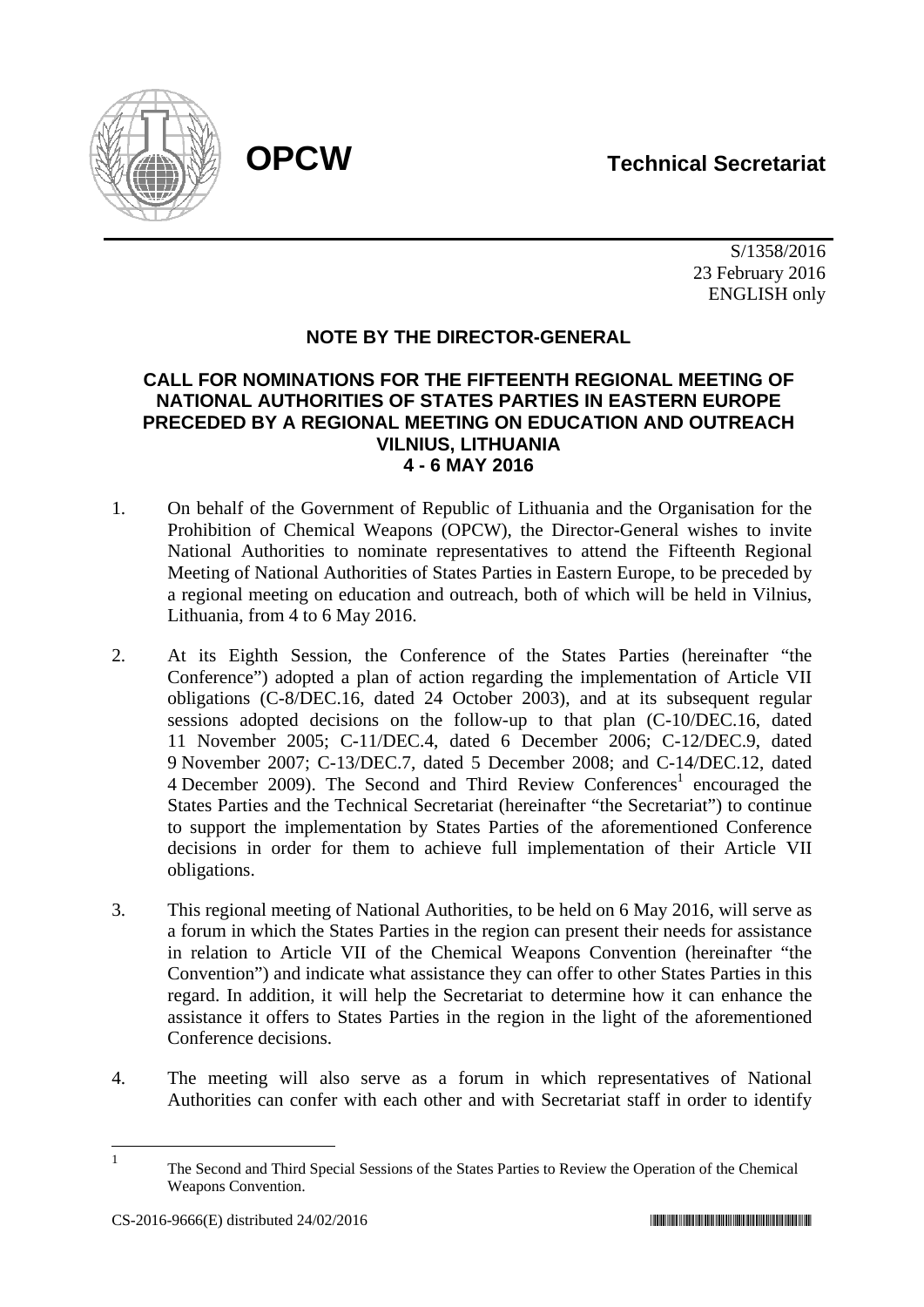what further steps, if any, each participating State Party needs to take in order to implement its obligations under the Convention.

- 5. The programme for the meeting includes the following:
	- (a) a review of the current status of the implementation of the Convention and new approaches and initiatives related thereto;
	- (b) a review of recent developments and updates in relation to the implementation of Article VI of the Convention;
	- (c) an assessment and identification of priorities for effective national implementation of the Convention; and
	- (d) bilateral meetings with Secretariat staff.
- 6. The regional meeting of National Authorities will be preceded by a regional meeting on education and outreach, to be held on 4 and 5 May 2016.
- 7. In line with the corresponding recommendations by the Third Review Conference (April 2013), the meeting will provide a regional forum for exchanging ideas and best practices in education and outreach, including a showcase of related materials.
- 8. The meeting will provide a forum for wide-ranging discussion and the exchange of ideas and best practices on ways to raise awareness about the Convention through formal and informal education. This will include demonstrations of materials and tools developed by the OPCW in various media formats. The objective will be to identify appropriate approaches and synergies arising from discussion among groups of participants and then chart the way forward.
- 9. With an aim to draw in diverse experience and perspectives through the participation of representatives of the National Authorities and relevant stakeholders, the themes of the meeting will address the following:
	- (a) innovative approaches to teaching and raising awareness;
	- (b) the exchange of information on national initiatives;
	- (c) the development of educational tools and materials and the embedding of relevant topics in educational curricula;
	- (d) the development of exhibition packages to promote the Convention;
	- (e) strategies for engaging university and high school students; and
	- (f) new avenues for using social networking tools.
- 10. The provisional programmes for the regional meetings are included in the annex to this Note.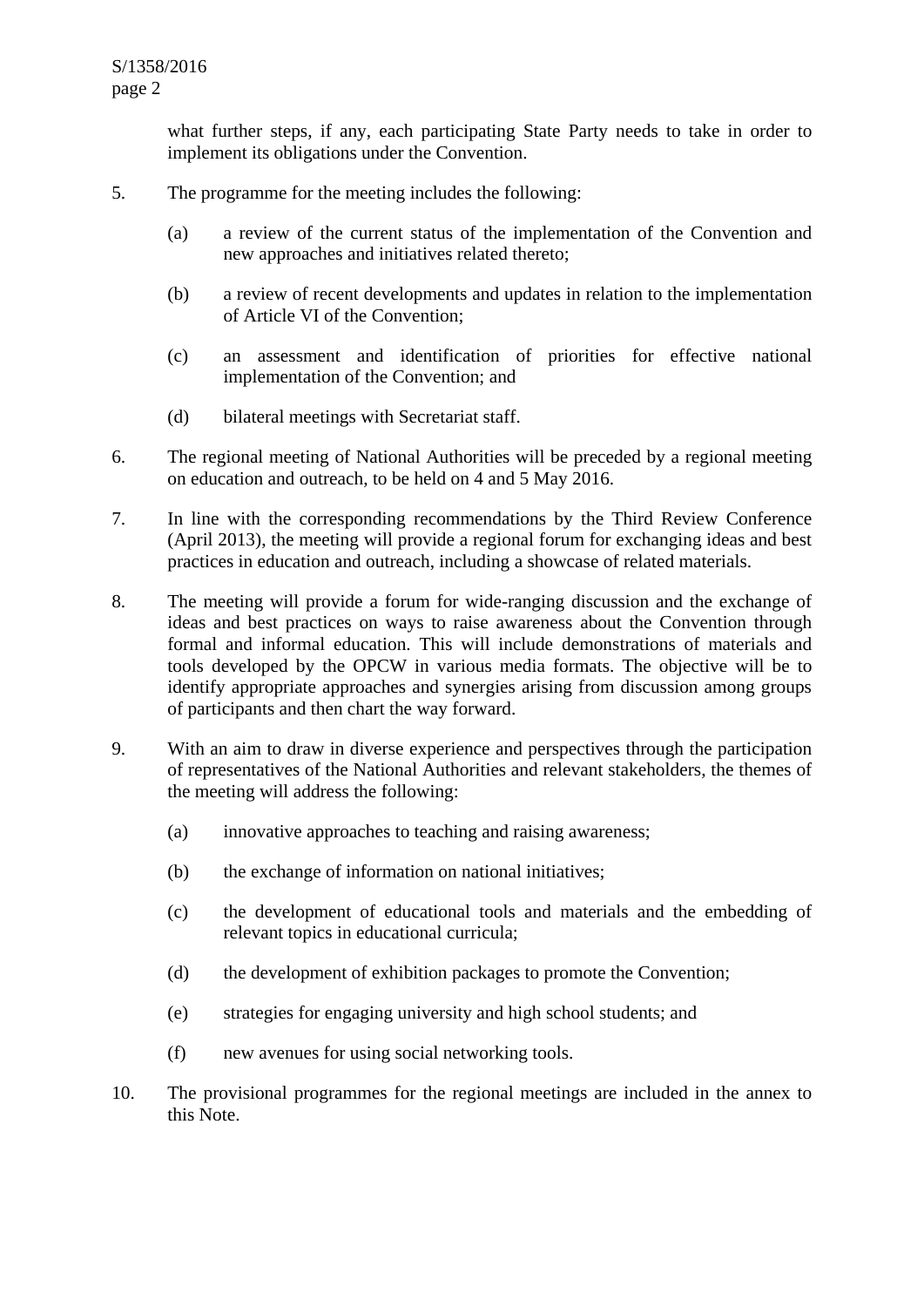- 11. The Secretariat expects to be able to sponsor two participants from each State Party: one from the National Authority and one from a relevant educational institution (high school or university), the ministry of education, a non-governmental organisation, or a professional association. Nominees from the National Authorities should effectively be involved in the national implementation of the Convention, while nominees representing other stakeholders should be involved in activities that could help the OPCW and the National Authority more effectively implement the Convention. Nominees who do not meet the above criteria will not be accepted to participate in the regional meeting. Participants from each State Party represented at the meeting will be expected to make presentations on topics assigned by the Secretariat. **The National Authorities, which will not nominate any of their stakeholders, will be expected to make their own presentations of their vision of education and outreach activities in their respective countries.**
- 12. Each nomination should specify whether sponsorship is a condition of the nominee's participation. For sponsored participants, the Secretariat will cover the costs of travel, hotel accommodation, and medical insurance, in addition to a limited subsistence allowance to cover meals and sundry expenses. Sponsored participants who do not intend to use the accommodation arranged by the Secretariat are requested to indicate this as soon as possible to prevent the Secretariat from incurring hotel cancellation fees. In any case, the Secretariat will not cover the costs of any accommodation that it has not arranged.
- 13. When making travel arrangements for sponsored participants, the Secretariat will seek the most economical options. The Secretariat will purchase tickets and send them to the participants. Participants will be allowed to purchase tickets locally only if this leads to further savings for the Secretariat. In order to keep costs to a minimum, sponsored participants from National Authorities are expected to arrive **no earlier than Tuesday, 3 May 2016**, and to depart **no later than Saturday, 7 May 2016;**  sponsored participants from relevant educational institutions are expected to arrive **no earlier than 3 May 2016** and to depart **no later than Friday, 6 May 2016**.
- 14. Participants are requested to obtain any necessary visas (including transit visas) before travelling to Lithuania. When applying for any required visas, they should present the Embassy or Consulate of Lithuania with a copy of the acceptance letter from the OPCW. The meetings will be conducted in English. All participants are therefore expected to have a good oral and written command of English.
- 15. Interested National Authorities are invited to apply through the OPCW online Event Management System (EMS) at https://apps.opcw.org/ems. The link provides step-by-step instructions on how to process the nomination and endorsement forms.
- 16. All nominations through the EMS must be received by the Secretariat **no later than Monday, 4 April 2016**. Please be advised that participants must present an OPCW acceptance letter in order to register for the meetings. National Authorities are kindly requested to note that the Secretariat will not accept any nominations after the final nomination submission deadline.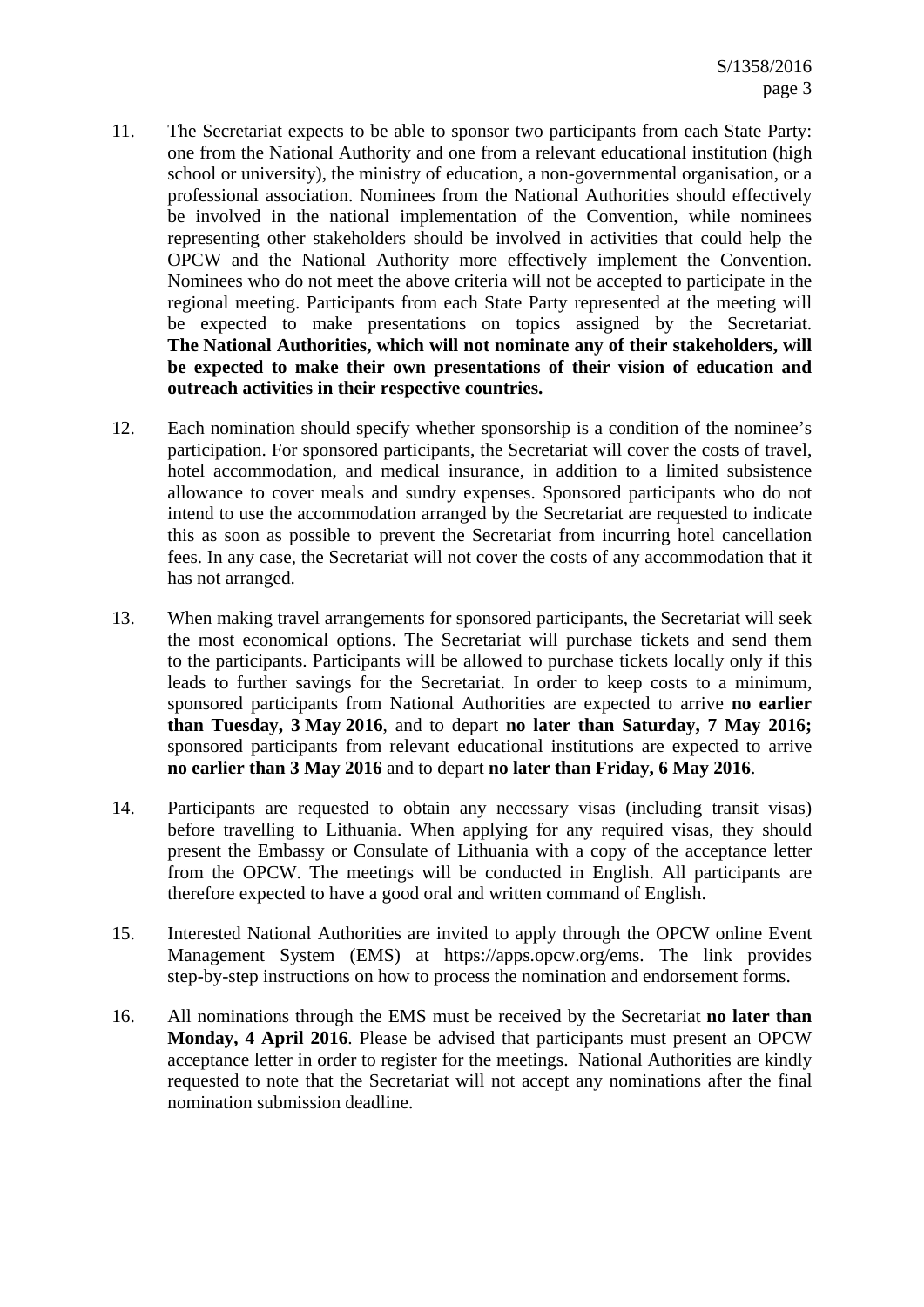S/1358/2016 page 4

17. Any queries or additional information about registration or these meetings in general may be obtained from the Implementation Support Branch, International Cooperation and Assistance Division. The contact persons are Mr Vaclovas Semaskevicius (Email: vaclovas.semaskevicius@opcw.org; Tel: +31 (0) 70 416 3270) and Mr Aldo Rodriguez (Email: aldo.rodriguez@opcw.org; Tel. +31 (0) 70 416 3438).

Annex: Provisional Programmes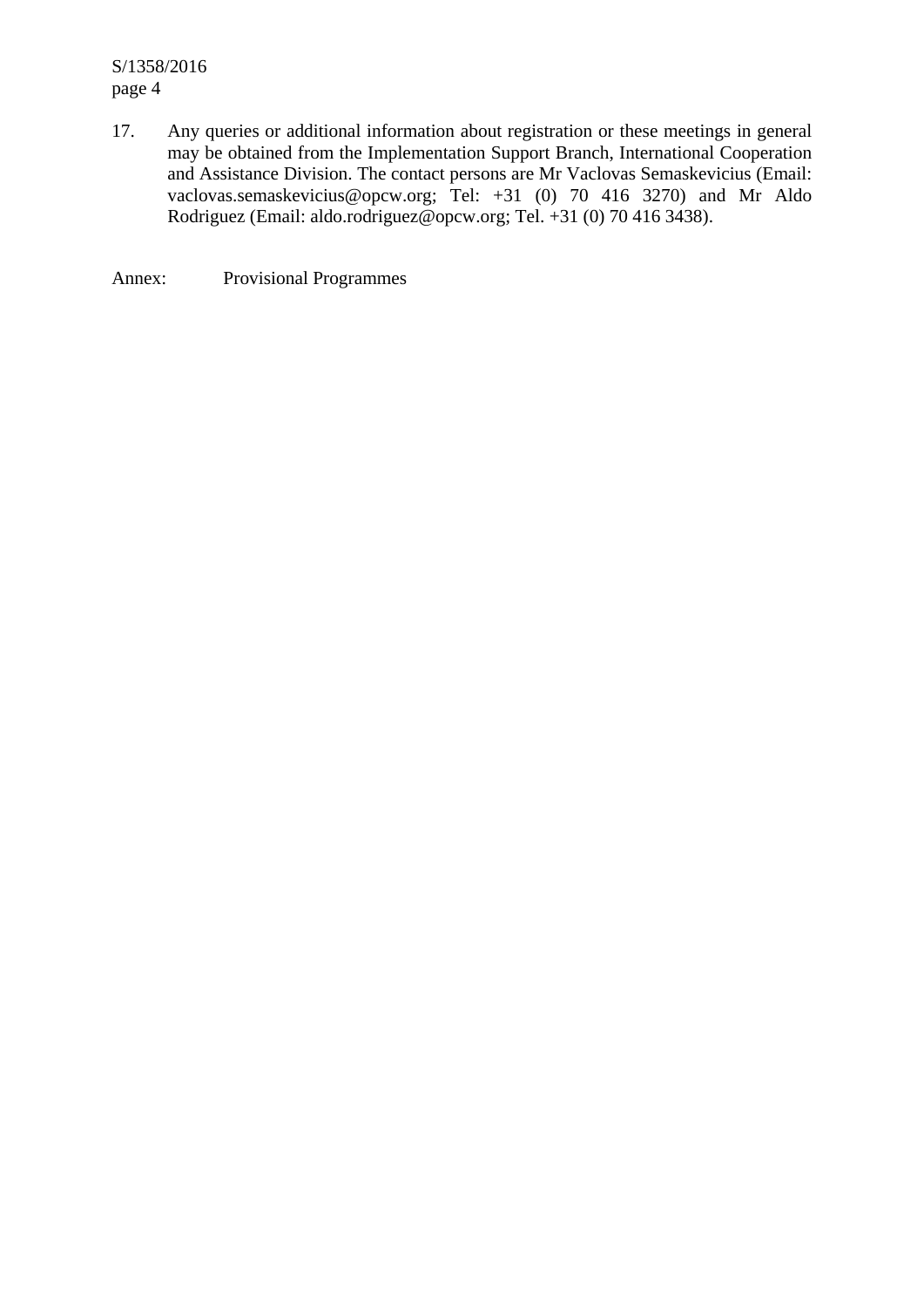#### **Annex**

#### **REGIONAL MEETING ON EDUCATION AND OUTREACH IN EASTERN EUROPE VILNIUS, LITHUANIA 4 – 5 MAY 2016**

## **PROVISIONAL PROGRAMME**

| <b>Time</b>           | <b>Activity</b>                                                                                 |  |
|-----------------------|-------------------------------------------------------------------------------------------------|--|
| Wednesday, 4 May 2016 |                                                                                                 |  |
| $08:30 - 09:00$       | Registration                                                                                    |  |
| $09:00 - 09:30$       | Opening ceremony                                                                                |  |
| $09:30 - 09:45$       | Group photograph                                                                                |  |
| $09:45 - 10:15$       | History of the use of chemical weapons                                                          |  |
| $10:15 - 10:45$       | Introduction to the Chemical Weapons Convention and the OPCW                                    |  |
| $10:45 - 11:15$       | Coffee/tea break                                                                                |  |
| $11:15 - 12:00$       | Education and outreach initiatives by the Technical Secretariat, including the<br>project FIRES |  |
| $12:00 - 12:30$       | Introduction to the Advisory Board on Education and Outreach (E&O)                              |  |
| $12:30 - 13:30$       | Lunch                                                                                           |  |
| $13:30 - 14:10$       | Presentation by the host country                                                                |  |
| $14:10 - 14:30$       | Presentation by national representative - State Party 1                                         |  |
| $14:30 - 15:00$       | Coffee/tea break                                                                                |  |
| $15:00 - 17:00$       | Break-out group discussion on approaches to conduct E&O-related activities,                     |  |
|                       | and development and production of the relevant E&O tools for specific target                    |  |
|                       | groups and the general public                                                                   |  |
| $17:00 - 18:00$       | <b>Bilateral consultations</b>                                                                  |  |
| Thursday, 5 May 2016  |                                                                                                 |  |
| $09:00 - 10:00$       | Presentations by the break-out groups                                                           |  |
| $10:00 - 10:20$       | Presentation by national representative - State Party 2                                         |  |
| $10:20 - 10:50$       | Coffee/tea break                                                                                |  |
| $10:50 - 11:20$       | Presentation by national representative - State Party 3                                         |  |
| $11:20 - 11:40$       | Presentation by national representative - State Party 4                                         |  |
| $11:40 - 12:00$       | Presentation by national representative - State Party 5                                         |  |
| $12:00 - 13:00$       | Lunch                                                                                           |  |
| $13:00 - 13:20$       | Presentation by national representative - State Party 6                                         |  |
| $13:20 - 14:20$       | Break-out group discussion on generating ideas about how to move forward<br>for effective E&O   |  |
| $14:20 - 14:50$       | Coffee/tea break                                                                                |  |
| $14:50 - 15:50$       | Break-out group discussion (continued)                                                          |  |
| $15:50 - 16:50$       | Presentations by the break-out groups                                                           |  |
| $16:50 - 17:20$       | Summary and closure of the meeting                                                              |  |